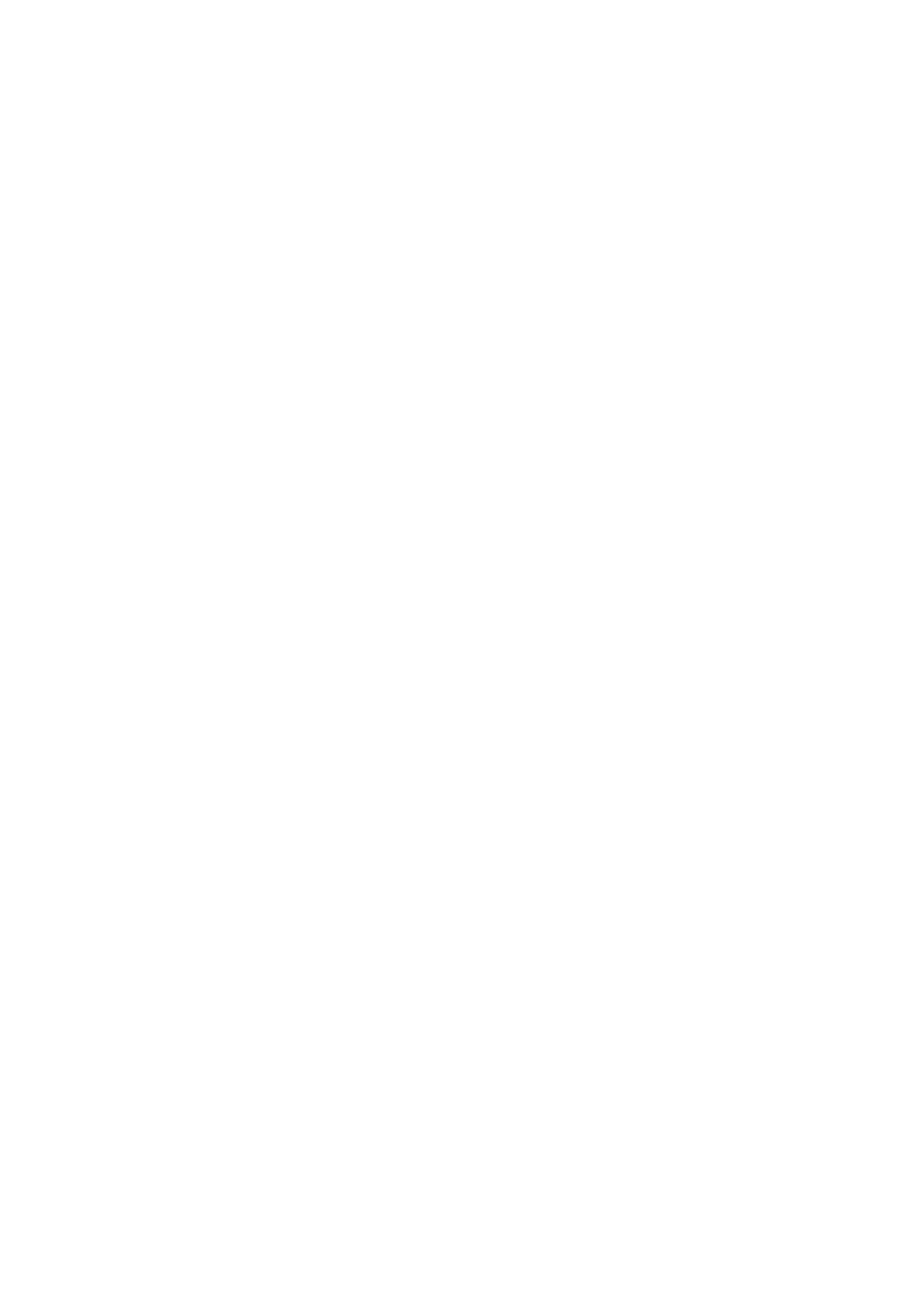## **NO. 33 OF 2011**

# **PUBLIC APPOINTMENTS (PARLIAMENTARY APPROVAL) ACT**

# ARRANGEMENT OF SECTIONS

*Section* 

- 1. Short title.
- 2. Interpretation.
- 3. Exercise of powers of appointment.
- 4. Notification of vetting requirements.
- 5. Notification of nomination.
- 6. Approval hearing.
- 7. Issues for consideration.
- 8. Period for consideration and report.
- 9. Failure of Parliament to act on nomination.
- 10. Rejection of nomination.
- 11. Notification of decision.
- 12. Powers of the committee.
- SCHEDULE CRITERIA FOR VETTING/APPROVAL OF NOMINEES FOR APPOINTMENT TO PUBLIC OFFICE BY PARLIAMENT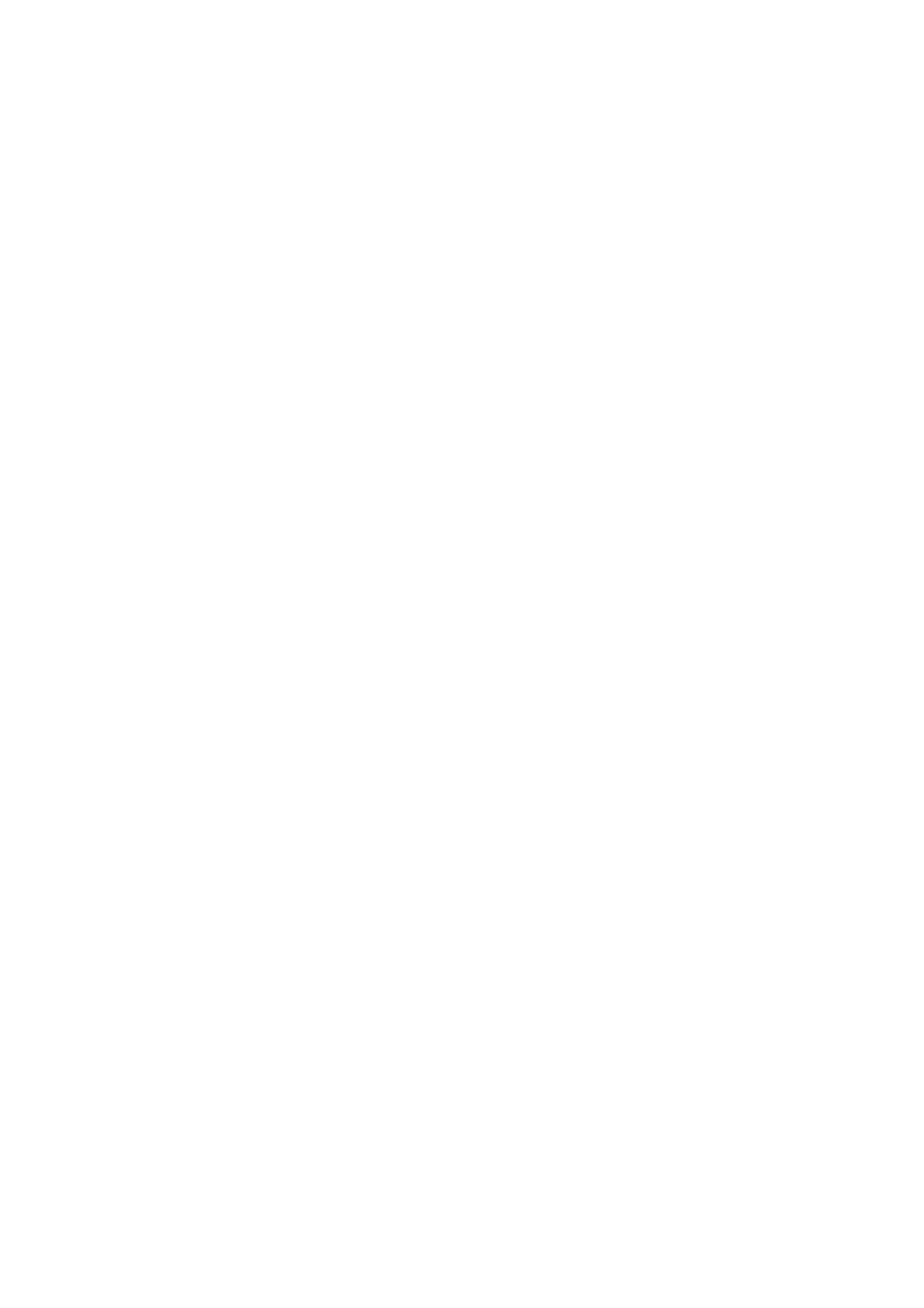## **NO. 33 OF 2011**

# **PUBLIC APPOINTMENTS (PARLIAMENTARY APPROVAL) ACT**

[*Date of assent: 11th November, 2011*.]

[*Date of* c*ommencement: 14th November, 2011*.]

## **An Act of the Parliament to provide for procedures for parliamentary approval of constitutional and statutory appointments and for connected purposes**

### **1. Short title**

This Act may be cited as the Public Appointments (Parliamentary Approval) Act, 2011.

#### **2. Interpretation**

In this Act, unless the context otherwise requires—

**"appointing authority"** means any person who, under the Constitution or any other law, is required to make an appointment for which the approval of Parliament is required;

**"appointment"** includes any re-appointment to the same body, whether or not in the same capacity;

**"candidate"** means a person who has been proposed or nominated for appointment to a public office;

**"Clerk"** means the Clerk of the relevant House of Parliament; and

**"Committee"** means the relevant committee of Parliament or such other Committee as the Speaker may, for good reasons, direct.

## **3. Exercise of powers of appointment**

An appointment under the Constitution or any other law for which the approval of Parliament is required shall not be made unless the appointment is approved or deemed to have been approved by Parliament in accordance with this Act.

#### **4. Notification of vetting requirements**

Any advertisement inviting applications for nomination for appointment to an office to which this Act applies shall indicate that candidates so nominated shall be required to appear before a committee of Parliament for vetting.

# **5. Notification of nomination**

(1) An appointing authority shall, upon nominating a person for an appointment to which this Act applies, notify the relevant House of Parliament accordingly.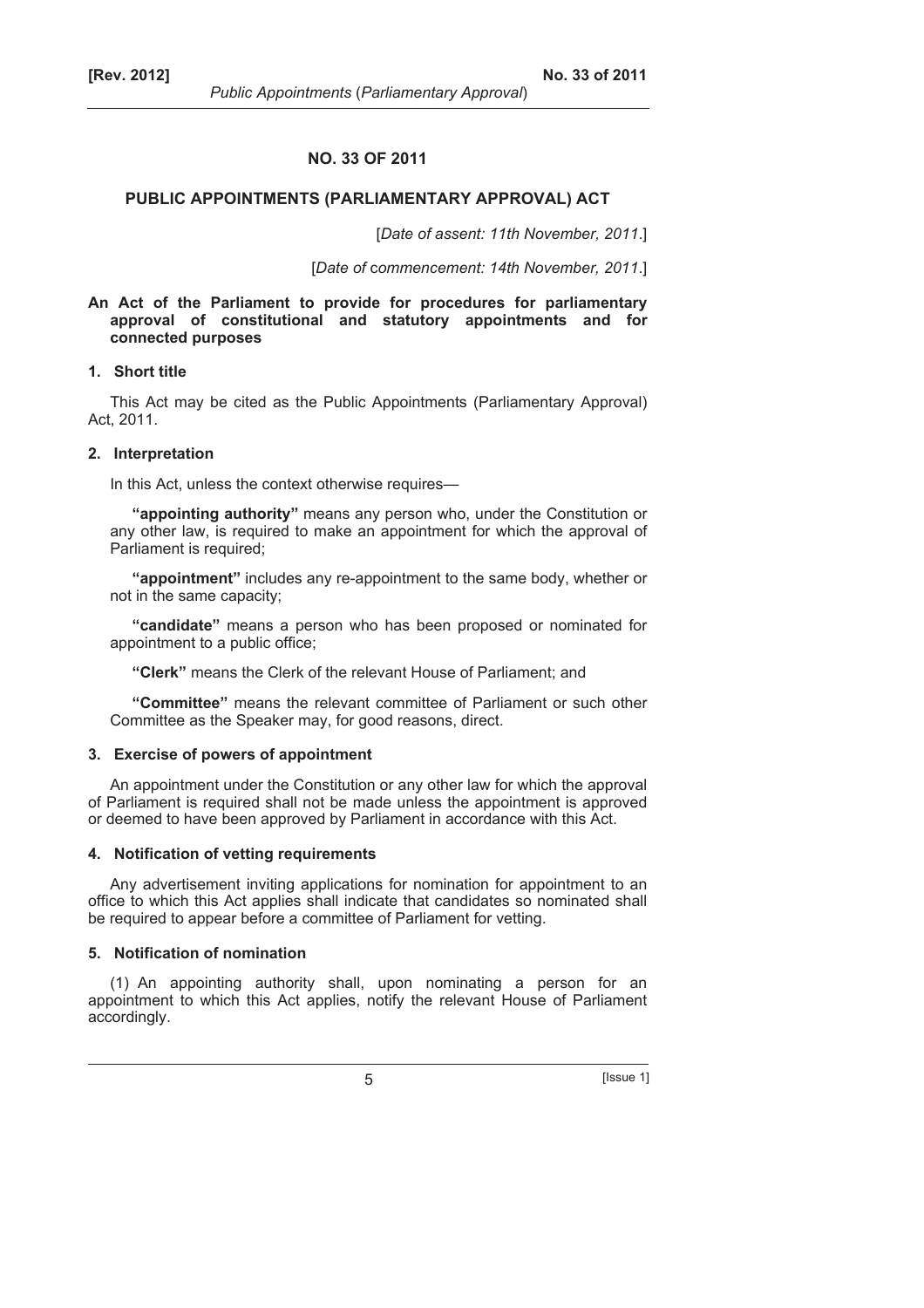- (2) A notification under subsection (1) shall be—
	- (a) in writing;
	- (b) be lodged with the Clerk of the relevant House of Parliament.

(3) A notification of appointment shall be accompanied by information concerning the nominee, having regard to the issues mentioned in section 7.

(4) For purposes of this Act, a notification of nomination shall be deemed to be duly given on the day on which it complies fully with subsections (2) and (3).

## **6. Approval hearing**

(1) Upon receipt of a notification of appointment, the Clerk shall invite the Committee to hold an approval hearing.

(2) The Committee shall determine the time and place for the holding of the approval hearing and shall inform the Clerk.

(3) The Clerk shall notify a candidate of the time and place for the holding of an approval hearing.

(4) The Committee shall notify the public of the time and place for holding an approval hearing at least seven days prior to the hearing.

(5) Subject to this Act, all Committee proceedings on public appointments shall be open and transparent.

(6) Despite subsection (5), a Committee may, on its own motion or on the application of a candidate or any other concerned person, determine that the whole or part of its sittings shall be held in camera.

(7) An approval hearing shall focus on a candidate's academic credentials, professional training and experience, personal integrity and background.

(8) The criteria specified in the Schedule shall be used by a Committee during an approval hearing for the purposes of vetting a candidate.

(9) Any person may, prior to the approval hearing, and by written statement on oath, provide the Clerk with evidence contesting the suitability of a candidate to hold the office to which the candidate has been nominated.

(10) A candidate may, at any time, by notice in writing addressed to the Clerk, withdraw from the approval process and the candidate's nomination shall thereupon lapse.

#### **7. Issues for consideration**

The issues for consideration by the relevant House of Parliament in relation to any nomination shall be—

- (a) the procedure used to arrive at the nominee;
- (b) any constitutional or statutory requirements relating to the office in question; and
- (c) the suitability of the nominee for the appointment proposed having regard to whether the nominee's abilities, experience and qualities meet the needs of the body to which nomination is being made.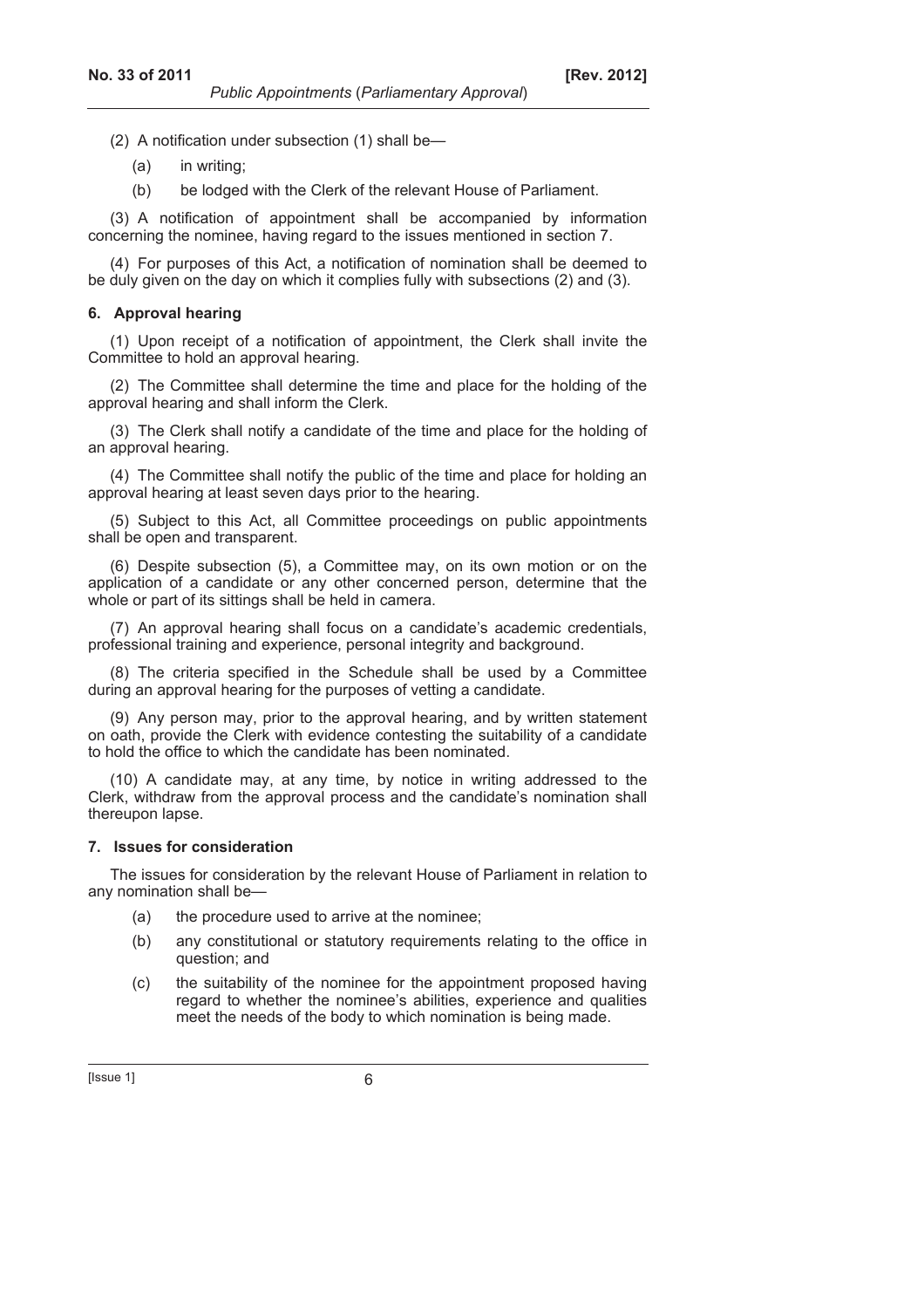## **8. Period for consideration and report**

(1) Unless otherwise provided in any law, a Committee shall consider a nomination and table its report in the relevant House for debate and decision within fourteen days from the date on which the notification of nomination was given in accordance with section 5.

(2) At the conclusion of an approval hearing, the Committee shall prepare its report on the suitability of the candidate to be appointed to the office to which the candidate has been nominated, and shall include in the report, such recommendations as the Committee may consider necessary.

#### **9. Failure of Parliament to act on nomination**

If, after expiry of the period for consideration specified in section 8, Parliament has neither approved nor rejected a nomination of a candidate, the candidate shall be deemed to have been approved.

### **10. Rejection of nomination**

Where the nomination of a candidate is rejected by Parliament, the appointing authority may submit to the relevant House the name of another candidate, and the procedure for approval specified in this Act shall apply accordingly.

## **11. Notification of decision**

The Clerk shall notify the appointing authority of the decision of the relevant House of Parliament within seven days of the decision.

# **12. Powers of the committee**

(1) The committee shall have power to summon any person to appear before it for the purpose of giving evidence or providing information during approval hearing.

(2) For purposes of subsection (1), the committee shall have the same powers as the High Court to—

- (a) enforce the attendance of witnesses and examine them on oath, affirmation or otherwise;
- (b) compel the production of documents; and
- (c) issue a commission or request to examine witnesses abroad.

(3) Any person who—

- (a) disobeys any order made by a committee for attendance or for production of papers, books, documents or records; or
- (b) refuses to be examined before, or to answer any lawful and relevant question put by, a committee,

commits an offence and shall be liable, on conviction, to a fine not exceeding two hundred thousand shillings or to imprisonment for a term not exceeding one year, or to both.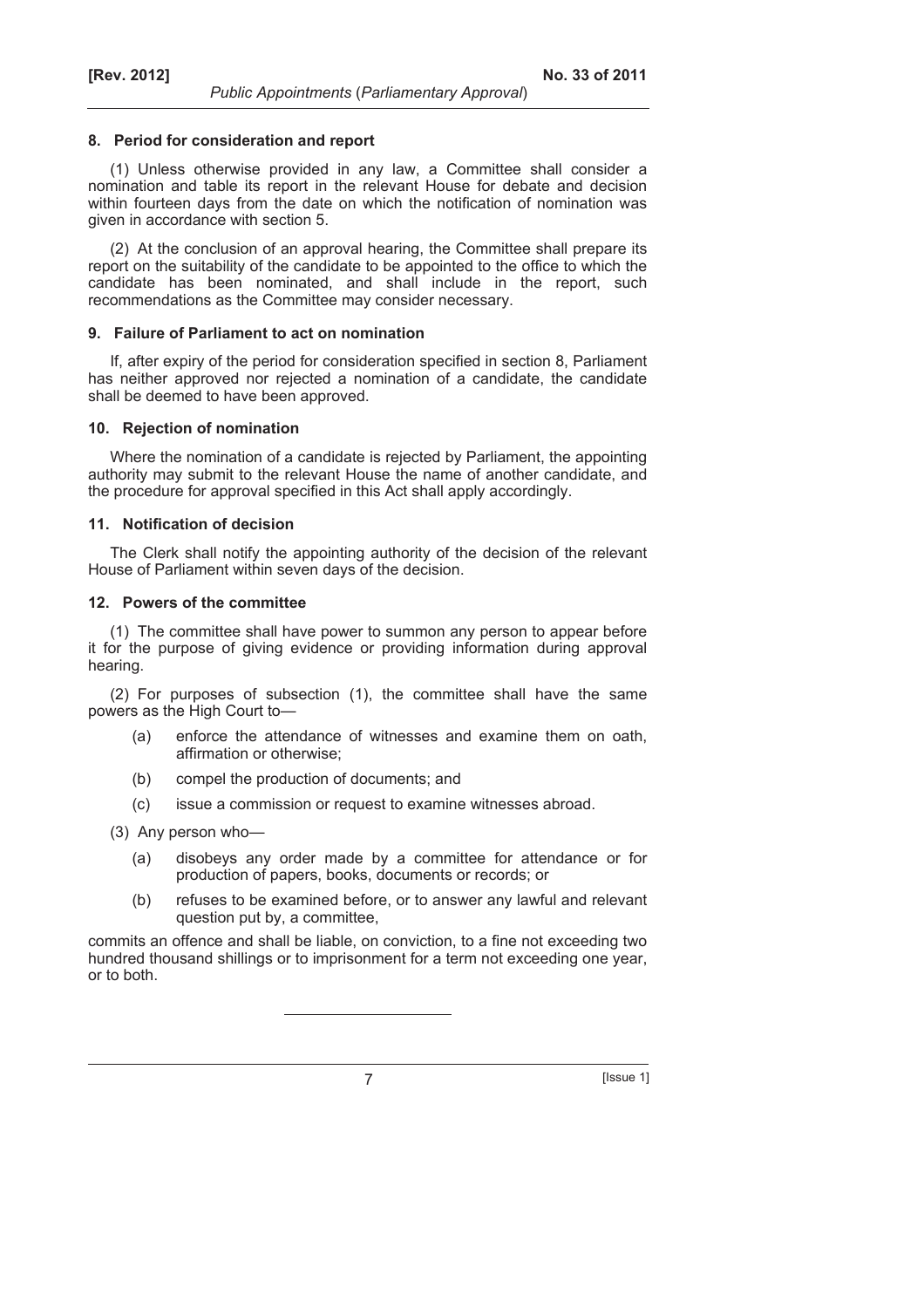# **SCHEDULE**

## [Section 6(8).]

## CRITERIA FOR VETTING/APPROVAL OF NOMINEES FOR APPOINTMENT TO PUBLIC OFFICE BY PARLIAMENT QUESTIONNAIRE

Notes:

- (a) This questionnaire applies to appointments to public office arising by or under the Constitution or any other law where parliamentary approval is required.
- (b) The questionnaire shall be used by the relevant parliamentary committee to vet a nominee appearing before the committee in the process of parliamentary approval.
- (c) The questionnaire shall be filled and submitted by the nominee to the relevant parliamentary committee through the Clerk of the relevant House of Parliament on or before a date set by the committee.
- (d) The submission of false information in the questionnaire is an offence and may result in prosecution.
- (e) Any form of canvassing by a nominee shall lead to disqualification.
- (f) The nominee must answer all the questions.
- 1. **Name:** (State full name).
- 2. **Position:** (State office to which you have been nominated).
- 3. **Sex:**
- 4. **Date of Birth:** (State year and place of birth).
- 5. **Marital Status:**
- 6. **Daytime phone number:**
- 7. **Mobile phone number:**
- 8. **Email Address:**
- 9. **ID Number:**
- 10. **PIN Number:**
- 11. **Nationality:**
- 12. **Postal Address:**
- 13. **Town/City:**
- 14. **Knowledge of Languages:** (Specify Languages).
- 15. **Education:** (List, in reverse chronological order, each university, college, or any other institution of higher education attended and indicate, in respect of each, the dates of attendance, academic award obtained, whether a degree was awarded, and the dates on which each such degree was awarded).

 **Employment Record:** (List in reverse chronological order all government agencies, business or professional corporations, companies, firms or other enterprises with which you have been affiliated as an officer, director, partner, proprietor, employee or consultant).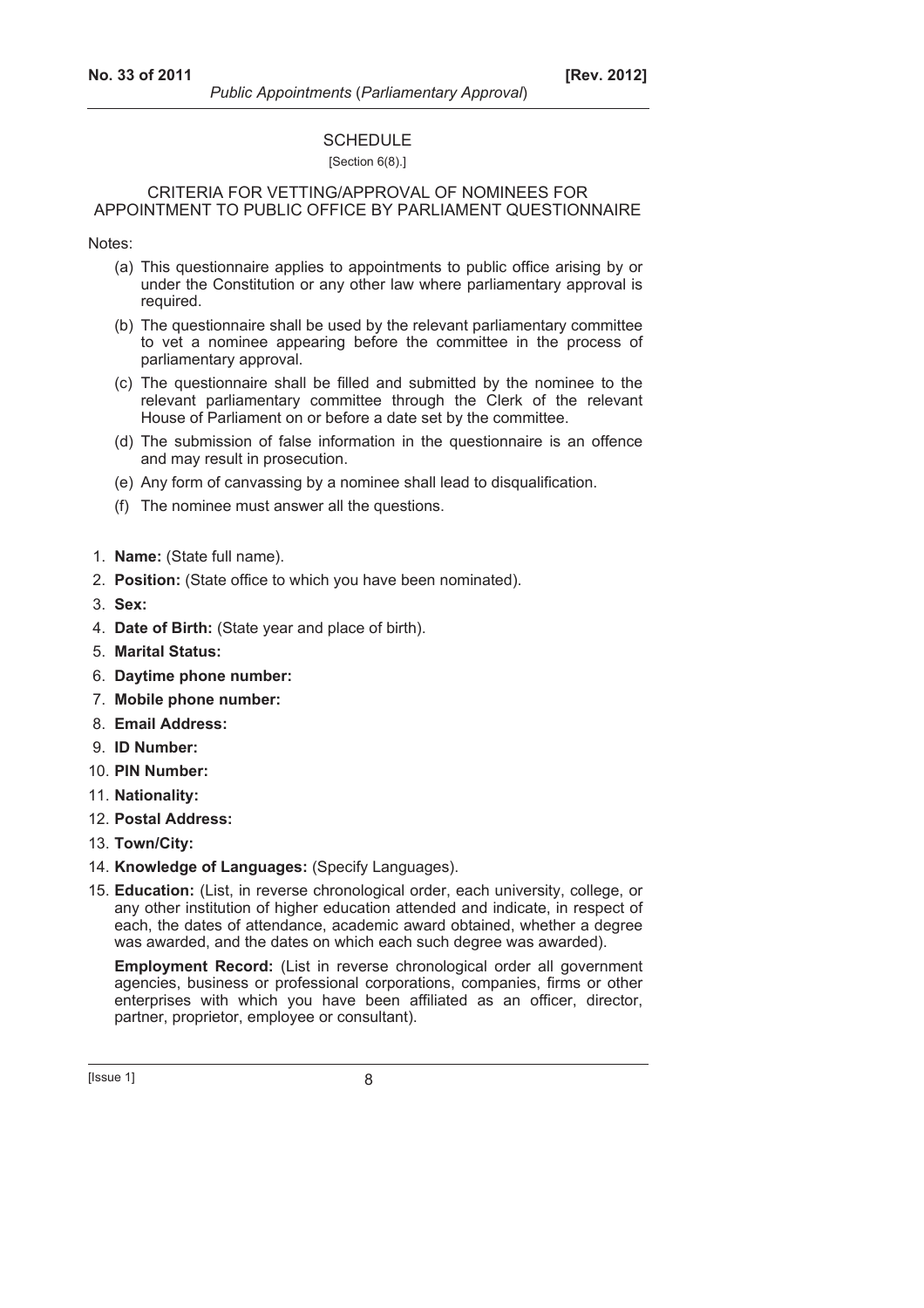## SCHEDULE—*continued*

- 16. **Honours and Awards:** (List any scholarships, fellowships, honorary degrees, academic or professional honours, honorary society memberships, military awards and any other special recognition for outstanding service or achievement and in respect of each, state the date of award and the institution or organization that made the award).
- 17. **Professional Association** (where applicable): (List all professional associations of which you are or have a member and give any positions held and the respective dates when each such position was held).
- 18. **Memberships:** (List all professional, business, fraternal, scholarly, civic, charitable or other organizations, (other than those listed in response to Question 16) to which you belong or have belonged).
- 19. **Published Writings:**
	- (a) List the titles, publishers and dates of books, articles, reports letters to the editor, editorial pieces or other published materials you have authored or edited.
	- (b) Supply four (4) copies of any reports, memoranda or policy statements you prepared or contributed in the preparation of any bar association, committee, conference or organization of which you were a member.

#### 20. **Public Office, Political Activities and Affiliations:**

- (a) List chronologically any public offices you have held or are currently holding, including the terms of service and whether such positions were elected or appointed.
- (b) List all memberships and offices held in and services rendered, whether compensated or not, to any political party or election committee. If you have ever held a position or played a role in a political campaign, identify the particulars of the campaign, including the candidate, dates of the campaign, your title and responsibilities. Also include any linkage you have to a political party at present.
- (c) Have you ever been dismissed or otherwise removed from office for a contravention of the provisions of Article 75 of the Constitution?
- (d) Have you ever been adversely associated with practices that depict bias, favouritism or nepotism in the discharge of public duties?
- 21. **Deferred Income/Future Benefits:** (List the sources, amounts and dates of all anticipated receipts from deferred income arrangements, stock, options, uncompleted contracts and other future benefits which you expect to derive from previous business relationships, professional services, firm memberships, etc).
- 22. **Outside commitment during service in office:** (Do you have any plans, commitments or agreements to pursue outside employment with or without compensation during your service in office? If so explain).
- 23. **Sources of Income:** (List sources and mounts of all income received during the calendar year preceding your nomination and in the current calendar year).
- 24. **Tax Status:** (State whether you have fully complied with your tax obligations to the State up to the end of the financial year immediately preceding the nomination for appointment).